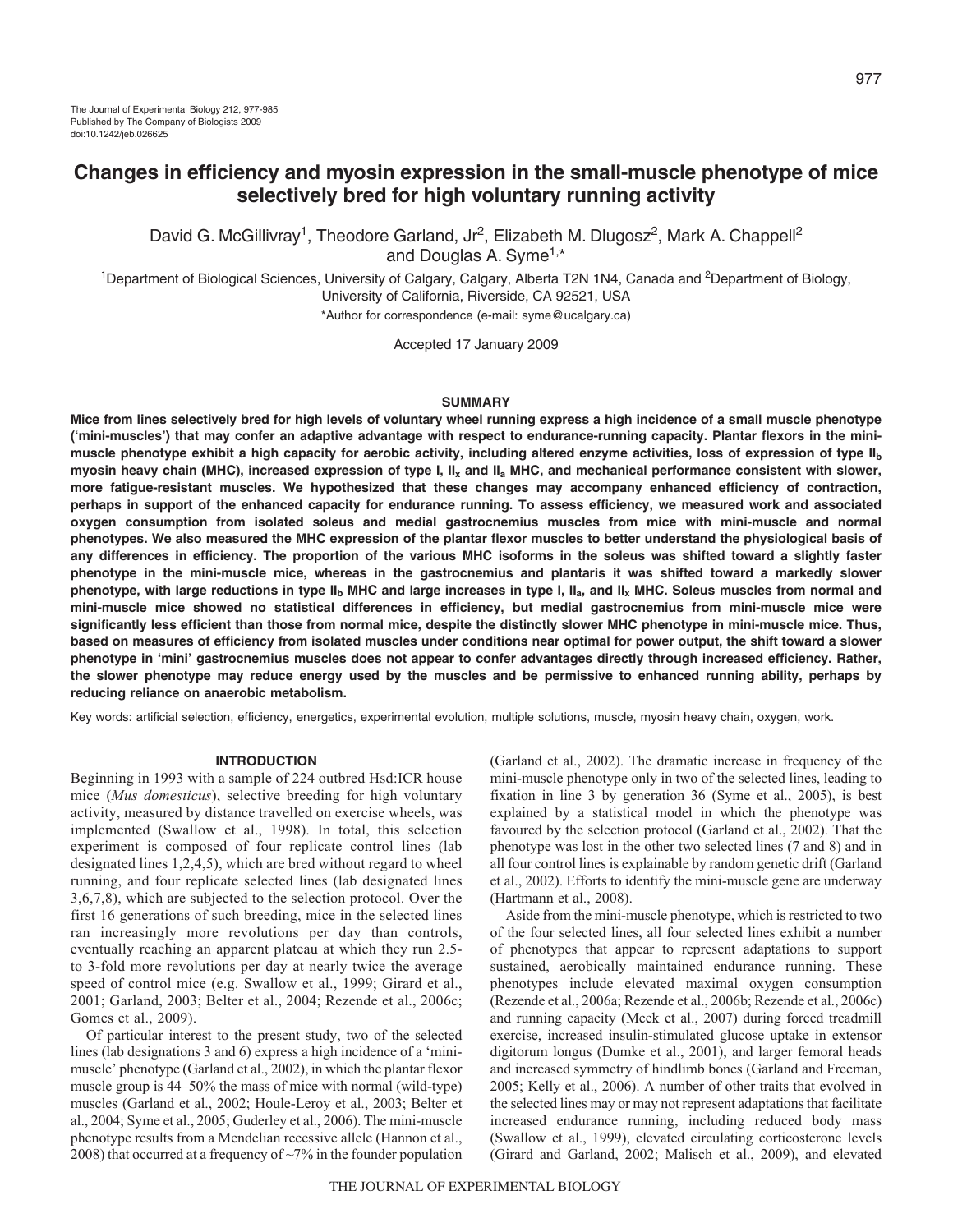circulating adiponectin levels [Vaanholt et al. (Vaanholt et al., 2008) and references therein)].

The mini-muscle phenotype has been associated with characteristics other than just changes in muscle mass. Some reports indicate that mice possessing the mini-muscle phenotype have reduced body mass (Garland et al., 2002; Guderley et al., 2006; Guderley et al., 2008), while others do not (Houle-Leroy et al., 2003; Guderley et al., 2008). Mice that possess mini-muscles generally do not differ from those with normal muscles in time spent on exercise wheels, although they tend to run significantly faster and, in some samples, further (Garland et al., 2002; Kelly et al., 2006; Gomes et al., 2009). Mice with mini-muscles exhibit larger heart ventricles (Garland et al., 2002; Swallow et al., 2005) and higher  $\dot{V}_{O2}$  max (maximum rates of oxygen uptake) in hypoxia (Rezende et al., 2006a; Rezende et al., 2006b), and their triceps surae muscles have greater mitochondrial volume densities and higher massspecific hexokinase and cytochrome C oxidase activities (Guderley et al., 2006) (see also Houle-Leroy et al., 2003). Also, their medial gastrocnemius muscles contain nearly twice the mass-specific myoglobin concentration and mass-specific citrate synthase activity as normal muscles (Rezende et al., 2006b), and their gastrocnemius muscles have greatly reduced amounts of myosin heavy chain type  $II<sub>b</sub>$  and a large number of very small, unidentifiable muscle fibres (Guderley et al., 2006; Guderley et al., 2008) (L. E. Wong, T.G. and R. T. Hepple, manuscript submitted).

Analysis of contractile characteristics reveals no differences between soleus muscles in normal and mini-muscle mice, but a shift toward a markedly slower and more fatigue-resistant medial gastrocnemius in the mini-muscle phenotype, with slower twitches, a 50–80% reduction in mass-specific cyclic power production, and a 50% reduction in mass-specific isotonic power production (Syme et al., 2005). Collectively, these findings indicate a shift toward a slower phenotype in some limb muscles. As mice with these minimuscles may be better suited to sustained, aerobic activity than their normal counterparts, this constitutes further evidence that the increased incidence of the mini-muscle phenotype in the selected lines is an adaptive response to the selection regimen (see also Garland et al., 2002; Gomes et al., 2009).

Slower, more aerobic muscles are commonly held to be more efficient at producing mechanical work than faster, glycolytic muscles (e.g. Crow and Kushmerick, 1982; Curtin and Woledge, 1993; Barclay, 1994; Barclay, 1996). Therefore, we hypothesized that the increase in oxidative capacity and shift to a slower, more fatigue-resistant phenotype in medial gastrocnemius muscles of mini-muscle mice would be associated with an increase in efficiency of contraction compared with the normal medial gastrocnemius. The soleus, showing no notable difference in contractile properties between mini-muscle and normal mice (Syme et al., 2005), is conversely not expected to exhibit a change in fibre type or contraction efficiency. Such changes, or lack thereof, in these muscles will have important consequences for both running ability and economy of movement, as these plantar flexors are key producers of power for both slow and fast locomotion (Walmsley et al., 1978; Gregor et al., 1988; Prilutsky et al., 1996).

We measured the efficiency of performing cyclic work in soleus and medial gastrocnemius muscles from normal mice (selected lines 7 and 8) and from mini-muscle mice (selected line 3). In addition, we measured the proportion of myosin heavy chain isoforms in the plantar flexor muscles (soleus, medial and lateral gastrocnemius, plantaris) using SDS-PAGE, allowing comparison of potential changes in efficiency with changes in myosin expression. The masses of the ventricles and several limb muscles were also measured to asses differences between the selected lines and relationships with efficiency and myosin expression.

# **MATERIALS AND METHODS**

All procedures were approved and followed animal care guidelines of the Canadian Council on Animal Care and the University of Calgary. Experiments were conducted on muscles of adult, female mice (*Mus musculus* Linnaeus) from generation 46 of the abovementioned selection experiment. Ten mice from each of lab designated lines 3 (fixed for the mini-muscle phenotype) and lines 7 and 8 (lacking the mini-muscle phenotype) were studied, all three lines being selected for high levels of running activity. Henceforth, mini-muscle mice from line 3 will be referred to as M3, and normal mice from lines 7 and 8 will be referred to as N7 and N8, respectively. For efficiency measurements, *N*=6 (M3), *N*=9 (N7), and *N*=10 (N8) were successful for the medial gastrocnemius, whereas *N*=9 (M3 and N7) and *N*=10 (N8) were successful for the soleus.

# **Muscle preparation and apparatus**

Mice were weighed and then killed by  $CO<sub>2</sub>$  inhalation with subsequent cervical dislocation. The left hindlimb was removed and placed in a dish containing chilled, physiological saline  $\lceil \text{in mmol} \rceil^{-1}$ : 144 NaCl, 10 glucose, 6 KCl, 2 CaCl<sub>2</sub>, 1 MgCl<sub>2</sub>, 1 NaH<sub>2</sub>PO<sub>4</sub>, 1 MgSO4, 10 Hepes, pH7.4 at 20°C using Tris base: based on Daut and Elzinga (Daut and Elzinga, 1989)]. Both the soleus and the medial head of the gastrocnemius were isolated intact with tendon on either end. The soleus of all mice and the medial gastrocnemius of M3 mice were relatively small and used intact. The medial gastrocnemius of N7 and N8 mice were relatively large (normal sized) and so were dissected to approximately one half of their original width and then muscle fibres from the proximal end were cleared from the tendon to produce preparations comparable in mass to those from M3 (see Results). Great care was taken to minimize damage to the remaining muscle bundle, and to ensure the location of the segment of muscle that remained was consistent across preparations. Further efforts to assess consistency are described in the section discussing myosin heavy chain sampling.

Muscles were secured by their tendons in a glass chamber for measurement of work and oxygen consumption; see Trinh and Syme (Trinh and Syme, 2007) for details of the measuring apparatus and calculation of energy use from oxygen consumed by the muscles. One end of the muscle was secured to a rigid pin and the other end to an ergometer (model 350, Cambridge Technology, Cambridge, MA, USA), which controlled muscle length and measured force production. The length of the muscle was adjusted to remove visible slack. A bipolar stimulus pulse, 1ms duration, was applied to the muscle *via* the attachment pins, and the stimulus voltage was set to 150% of that required to elicit maximal twitch force. Muscle fibre length was then varied systematically until the length giving maximal, isometric force (using double stimulus pulses, 10ms spacing) was found. This length was measured using a calibrated ocular micrometer on a stereomicroscope. The temperature of the chamber was maintained at 20°C.

# **Measurement of work and oxygen consumption**

Different measurement protocols were employed for the soleus and medial gastrocnemius muscles, each designed to result in the muscles producing near maximal power and consuming oxygen in support of aerobic work without causing fatigue. Work and power output were assessed using the work-loop technique (Josephson, 1985). For the soleus, muscle length was cycled in a sinusoidal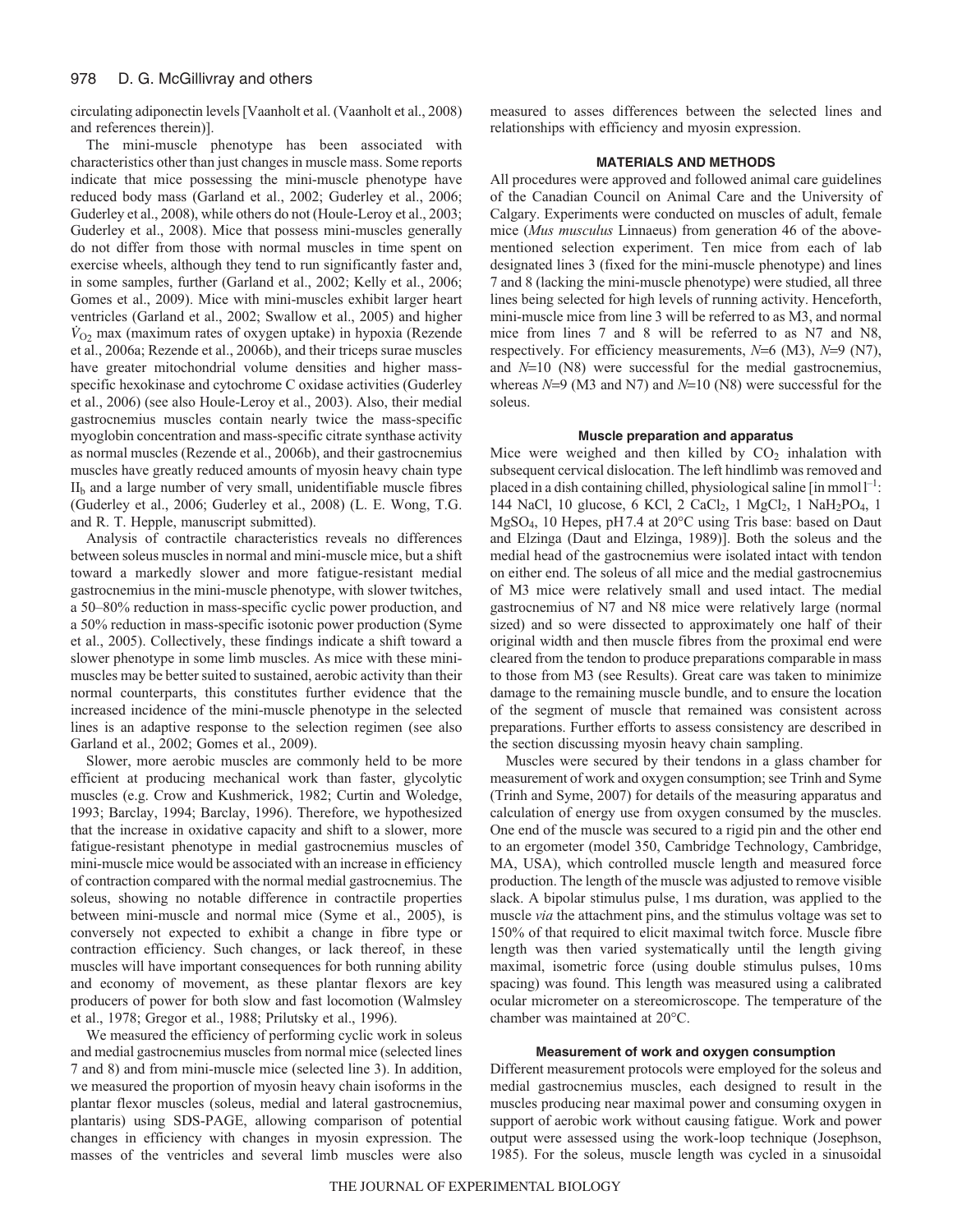trajectory at a frequency of 2Hz. For the medial gastrocnemius, muscle length was cycled at a frequency of 4Hz. The amplitude of muscle strain was 10% peak-to-peak. These frequencies and strains were selected to approximately maximize power output from the muscles at 20°C based on preliminary experiments and predictions from previous studies on mouse muscles at 35°C (James et al., 1995) and 27°C (Syme et al., 2005). The muscles were stimulated phasically during the length cycles with a stimulus pulse frequency of 100Hz using stimulus durations and phases that maximized net work production for each preparation: typically 140ms duration (28% duty cycle) and 15% phase for the soleus, and 70–90ms duration (32% duty cycle) and 10% phase for the medial gastrocnemius.

To assess efficiency of work production, the muscles were made to work under the conditions described above while their oxygen consumption was simultaneously measured. Before measurements began, the muscle chamber was flushed with saline with a partial pressure of oxygen  $(P_{O2})$  of about 70 kPa. The  $P_{O2}$  of the saline in the chamber then declined gradually over the course of the experiment as the muscle consumed oxygen, typically ending near  $35$  kPa. The  $P_{O2}$  of the saline bathing the muscle was measured every second (PSt3 fibre-optic oxygen probe connected to a Fibox 3 oxygen metre, PreSens Precision Sensing GmbH, Regensburg, Germany) and logged to a computer.

At the beginning of each experiment, the decline in  $P<sub>O2</sub>$  of the saline due to resting muscle metabolism was measured for about 20min to obtain a reliable baseline. The muscle was then activated to perform work, causing an increase in the rate of decline of  $P_{O<sub>2</sub>}$ in the chamber. For the medial gastrocnemius of N7 and N8 mice, the muscle was subjected to three cycles of work in sequence followed by a 90s rest; this was repeated 10 times for a total of 30 work cycles. For the soleus muscles of all lines and the medial gastrocnemius of M3 mice, the muscle was subjected to three cycles of work in sequence followed by a 60s rest; this was repeated 20 times for a total of 60 work cycles. These protocols were devised to ensure deflections of the oxygen trace that could be resolved reliably, yet not result in fatigue. After the bouts of work were completed and the muscle was again resting, the rate of decline of  $P_{O_2}$  recovered back to the baseline level over a period of approximately 10min for the soleus muscle and about 20min for the medial gastrocnemius, and was measured for an additional 10–20min to ensure a resting rate had been re-attained.

The change in  $P_{O_2}$  in the saline as a result of the muscle being active and performing work was then calculated from the oxygen records, and converted to joule equivalents of energy released by oxidizeable substrates in a mixed diet, assuming  $450 \text{ kJ} \text{mol}^{-1} \text{O}_2$ consumed [see Syme and Trinh (Syme and Trinh, 2007) for details and rationale]. Muscle efficiency was then calculated by dividing the net work done during the entire series of contractions by the energy released *via* oxidation of substrates, as assessed from oxygen consumption.

Adequate diffusion of oxygen into the muscle is important to ensure that oxidative metabolism supports muscle contraction and that measures of oxygen consumption are a faithful representation of energy used by the muscle during contraction. A number of precautions were taken to ensure this was the case. (1) The muscles were activated for only three cycles in succession, followed by 60–90s of rest before the next contractions. Based on previous experience with these preparations, this is a very modest work rate that could be sustained for hours without signs of fatigue suggestive of anaerobic metabolism. (2) Measures of oxygen consumption following termination of stimulation continued for about 30min, considerably longer than required to attain rates of oxygen consumption similar to those in resting muscle before stimulation. This ensured that recovery processes were complete and that any potential glycolytic activity during contractions would be accounted for in oxidative recovery. (3) The temperature at which the experiments were conducted was reduced to 20°C, which will markedly reduce metabolic demand, both resting and active. Although a reduced temperature may alter the power from what might occur under normal body temperatures in these mice (Rhodes et al., 2000), evidence suggest that such temperature changes will have little, if any, effect on efficiency (Smith et al., 2005), and only a relative comparison of efficiencies between the normal and minimuscle phenotype was required for the purposes of this study. (4) Finally, the sizes of the muscle preparations were relatively small, and the gastrocnemius preparations of normal mice were further reduced to approximately half their original mass (mini-muscles were already relatively small). Barclay (Barclay, 2005) estimated the maximal radii of muscles that could sustain aerobic activity to the core relying on diffusion alone when bathed in saline perfused with 95% oxygen at 20°C and subjected to an activation duty cycle of 30% (as in the present study): for mouse soleus, this radius was about 0.4mm, and for mouse EDL (gastrocnemius in our study being not quite as fast and thus allowing a larger maximal radius) it was about 0.25mm. Based on the masses and lengths of the preparations used in the present study (see Results), and assuming a cylindrical cross-section as did Barclay (Barclay, 2005), we estimate the radii to be M3 soleus=0.15mm, N7 and N8 soleus=0.11mm for both, M3 medial gastrocnemius=0.35 mm, and experimental segments of N7 and N8 medial gastrocnemius=0.39mm for both. Thus, the soleus samples were easily small enough to support oxidative metabolism through diffusion alone, whereas the gastrocnemius muscles were slightly large. However, the muscles were exposed to a stimulation duty cycle of about 30% only during three consecutive cycles and then were allowed to rest for 60–90s before subsequent contractions. Therefore, the functional activation duty cycles were about 7% for the soleus and 3% for the medial gastrocnemius, placing the radii of the experimental samples well below those required to satisfy aerobic activity based on diffusion alone.

At the end of the experiments, muscles were removed from the chamber, the tendons were cut from the muscle, and the muscles were cleared of visible fatty tissue. To obtain consistent masses of these small preparations, they were stored in centrifuge tubes at  $-70^{\circ}$ C, then upon completion of all experiments the muscles were freeze dried, weighed using a Mettler MT5 microbalance, and associated wet masses of the muscles were calculated using an experimentally determined wet/dry mass ratio measured from samples of larger muscles, where measurements of wet mass are more consistent. Work is expressed relative to this muscle wet mass  $(J \text{kg}^{-1})$ .

#### **Myosin heavy chain isoform analysis**

To provide further insight into potential differences in running ability and muscle efficiency among lines and between mini-muscle and normal phenotypes, the proportions of myosin heavy chain (MHC) isoforms in the plantaris, soleus and the medial and lateral heads of the gastrocnemius were determined using SDS-PAGE. Furthermore, to determine if the segments of medial gastrocnemius used for measurement of muscle efficiency were representative of the entire medial head of the gastrocnemius, the MHC isoforms were analysed in both the segments and intact medial head.

MHC was isolated and purified based on established procedures (Talmadge and Roy, 1993), with all homogenization and purification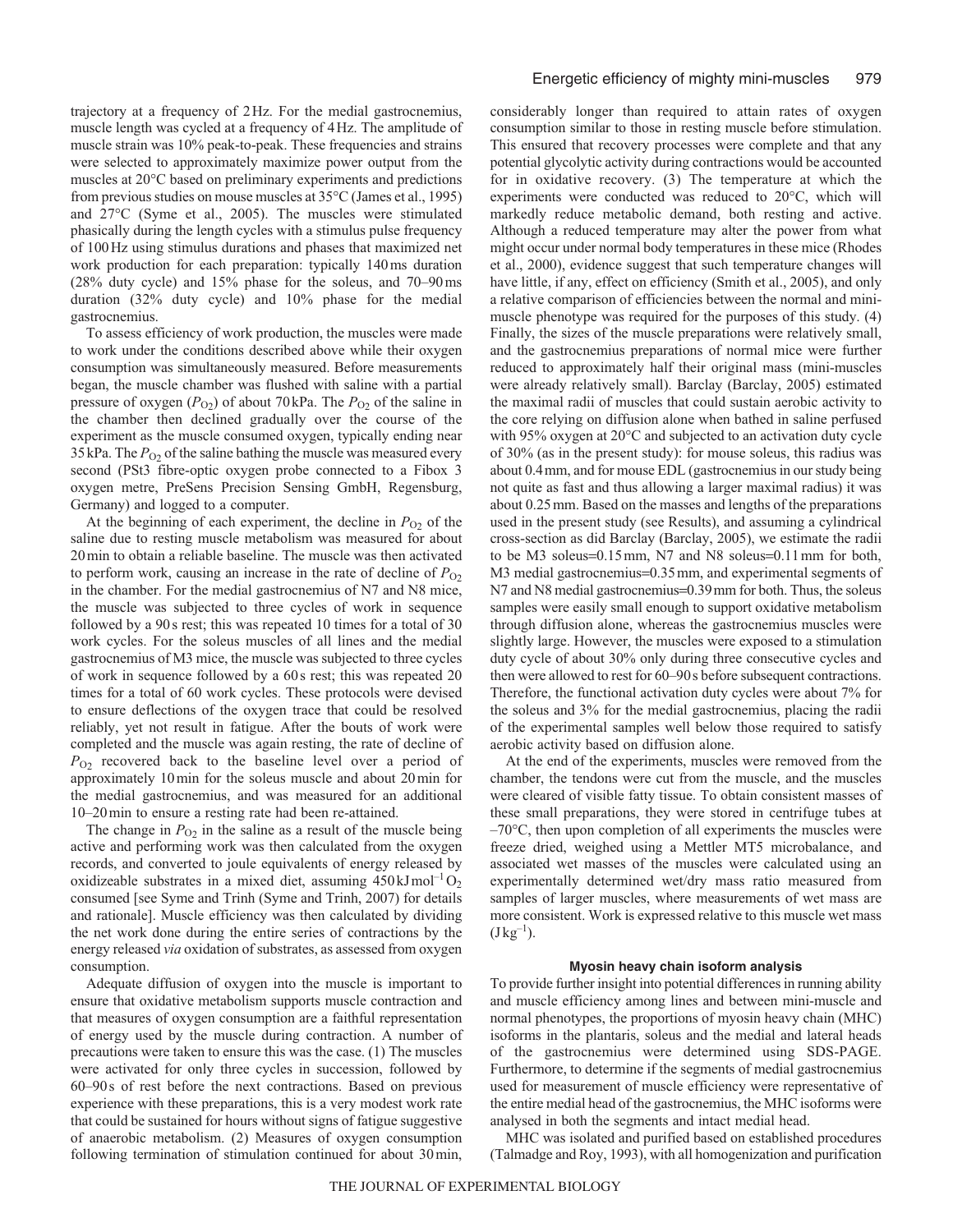|                                                             |                        |                         |                    |              |                    |           | Table 1. Analysis of variance or covariance of log <sub>10</sub> body and log <sub>10</sub> organ masses |                              |                       |
|-------------------------------------------------------------|------------------------|-------------------------|--------------------|--------------|--------------------|-----------|----------------------------------------------------------------------------------------------------------|------------------------------|-----------------------|
|                                                             |                        |                         |                    |              | Contrast of        |           |                                                                                                          |                              |                       |
|                                                             |                        | P for log <sub>10</sub> | Three-grou         | p comparison | Line 3 vs 7 and 8  |           |                                                                                                          | Least squares means ± s.e.m. |                       |
|                                                             | (M3, N7, N8) body mass |                         | L۴                 | Q            | ۳,                 | Q         | Mini line 3                                                                                              | Normal line 7                | Normal line 8         |
| Body mass                                                   | 10, 10, 10             | n.a.                    | $F_{2,27}=0.95$    | 0.3977       | $F_{1,27}$ =0.20   | 0.6561    | $.5597 + 0.02809$                                                                                        | 1.5183±0.02809               | 1.5183±0.02809        |
| <b>Drgan mass</b>                                           |                        |                         |                    |              |                    |           |                                                                                                          |                              |                       |
| Soleus                                                      | 9,10,10                | 0.1178                  | $F_{2,25}$ =12.43  | 0.0002       | $F_{1,25} = 24.68$ | $-0.0001$ | $-2.1243 + 0.01819$                                                                                      | $-2.2431 + 0.01765$          | $-2.2248 + 0.01705$   |
| Medial gastrocnemius                                        | 0,10,10                | n.a.                    | $F_{2,27}$ =15.37  | 50.0001      | $F_{1,27} = 30.32$ | $-0.0001$ | $-1.8448 + 0.04956$                                                                                      | $-1.5330 + 0.04956$          | $-1.4882 + 0.04956$   |
| -ateral gastrocnemius                                       | 0,10,10                | n.a.                    | $F_{2,27}$ =10.32  | 0.0005       | $F_{1,27}$ =19.42  | 1,000     | $-1.7062 + 0.06909$                                                                                      | $-1.3874 + 0.06909$          | $-1.2793 + 0.06909$   |
| Plantaris                                                   | 0,10,10                | n.a.                    | $F_{2,27} = 1.87$  | 0.1729       | $F_{1,27}=0.01$    | 0.9038    | $-2.1543 + 0.05904$                                                                                      | $-2.2261 + 0.05904$          | $-2.0648 + 0.05904$   |
| Medial and lateral                                          | 0,10,10                | 0.8175                  | $t_{2,26} = 22.36$ | $-0.0001$    | $F_{1,26} = 43.40$ | $-0.0001$ | $-1.1203 + 0.04230$                                                                                      | $-0.8097 + 0.04315$          | $-0.7475 \pm 0.04262$ |
| quadriceps                                                  |                        |                         |                    |              |                    |           |                                                                                                          |                              |                       |
| Upper forelimb                                              | 9,10,10                | 0.2987                  | $F_{2,25} = 3.96$  | 0.0320       | $F_{1,25} = 7.47$  | 0.0113    | $-1.0749 + 0.06968$                                                                                      | $-0.8039 + 0.06762$          | $-0.8835 \pm 0.06532$ |
| Lower forelimb                                              | 10, 10, 10             | n.a.                    | $F_{2,27}$ = 6.29  | 0.0057       | $F_{1,27}$ =1.61   | 0.2151    | $-1.0719 + 0.04079$                                                                                      | $-1.2309 + 0.04079$          | $-1.0398 + 0.04079$   |
| Heart ventricles                                            | 0,10,10                | 0.7198                  | $F_{2,26}$ =0.76   | 0.4787       | $F_{1,26}$ =1.52   | 0.2293    | $-0.9575 \pm 0.03369$                                                                                    | $-1.0090 + 0.03436$          | $-1.0077 + 0.03395$   |
| Least squares means and s.e.m. are from SAS procedure mixed |                        |                         |                    |              |                    |           |                                                                                                          |                              |                       |
| All masses were measured in grams.                          |                        |                         |                    |              |                    |           |                                                                                                          |                              |                       |

steps being performed on ice. The muscles were homogenized using a motor-driven mortar and pestle in a solution of  $250$  mmoll<sup>-1</sup> sucrose,  $100$  mmol<sup>1-1</sup> KCl,  $5$  mmol<sup>1-1</sup> EDTA and  $10$  mmol<sup>1-1</sup> Tris base, pH6.8. The homogenate was centrifuged at 3000*g* for 10min at 3°C and the supernatant was discarded. The pellet was resusupended in a solution of  $150$  mmol<sup>1-1</sup> KCl,  $10$  mmol<sup>1-1</sup> Tris base and 0.5% Triton X-100, pH 6.8, homogenized, centrifuged as above, and the supernatant discarded. The pellet was resusupended in a solution of 150 mmol<sup>1-1</sup> KCl and 10 mmol<sup>1-1</sup> Tris base, pH7.0, homogenized, centrifuged as above, and this final procedure repeated three more times. Upon final centrifugation, the supernatant was discarded and the pellet was suspended in enough  $150$  mmol $1^{-1}$  KCl and  $10$  mmol<sup> $-1$ </sup> Tris base pH7.0 to cover the pellet, along with approximately 300μl of protein sample buffer. The sample was boiled for 5min, and 25μl was loaded into the wells of the gel [prepared as per Talmadge and Roy (Talmadge and Roy, 1993)]. Gel electrophoresis was performed using a Bio-Rad Mini-Protean III gel unit in a refrigerator at  $4^{\circ}$ C for 48h at a constant 100 V (Accu Power model 500, VWR Scientific Products, West Chester, PA, USA). Gels were stained using Coomassie Blue; some gels with a low protein concentration were silver stained following directions in the kit (Bio-Rad silver stain kit, Hercules, CA, USA). Gels were photographed using Bio-Rad Gel doc 2000, and images stored as tiff files using Quantity One (Bio-Rad). Band (MHC isoform) density was quantified using Scion Image for Windows (based on NIH Image, National Institute of Health, Frederick, MA, USA). Band densities were then expressed as a percentage of the sum of all MHC bands in a lane. In some instances it was not possible to clearly resolve the separation between MHC types  $II_a$  and  $II_x$ , which run in very close proximity on the gel. Thus, results are also presented as type  $II_{a+x}$  for all samples, where the two bands were treated as one. Where it was possible to resolve these bands reliably, the data for type  $II_a$  and  $II_x$  MHC are also presented separately.

#### **Statistical analyses**

Data were transformed when necessary to satisfy the requirement of normal residuals from the statistical model (e.g. arcsine for the MHC data). Most comparisons among lines employed one-way analysis of variance followed by Holm–Sidak tests. However, for organ masses, which would be expected to correlate positively with overall body mass, we used analysis of covariance (ANCOVA) with  $log_{10}$  body mass as the covariate and a planned contrast of line 3 mini-muscle *versus* lines 7 and 8 normal (using SAS Procedure Mixed). For some of the organ mass ANCOVAs, the partial regression coefficient for body mass was negative, apparently because of one or two heavy mice with a large amount of body fat noted at dissection. In these cases, we re-ran the analysis without body mass as the covariate. We also re-ran analyses without the single heaviest individual to verify that results did not change in any appreciable way. As they did not, all individuals were included in statistical analyses.

Differences were considered significant at *P*<0.05. As the Holm–Sidak procedure adjusts the level of significance for repeated comparisons, and because we stress only differences that are large and clear and are not attempting to tease out small or marginal effects, we did not apply further adjustments to the level of significance for multiple comparisons. All data are presented as means with s.e.m.

# **RESULTS**

# **Body and muscle mass**

The three lines of mice did not differ statistically for body mass or mass-corrected ventricle mass (Table 1). However, there were variable differences in limb muscles among the lines (Table1). The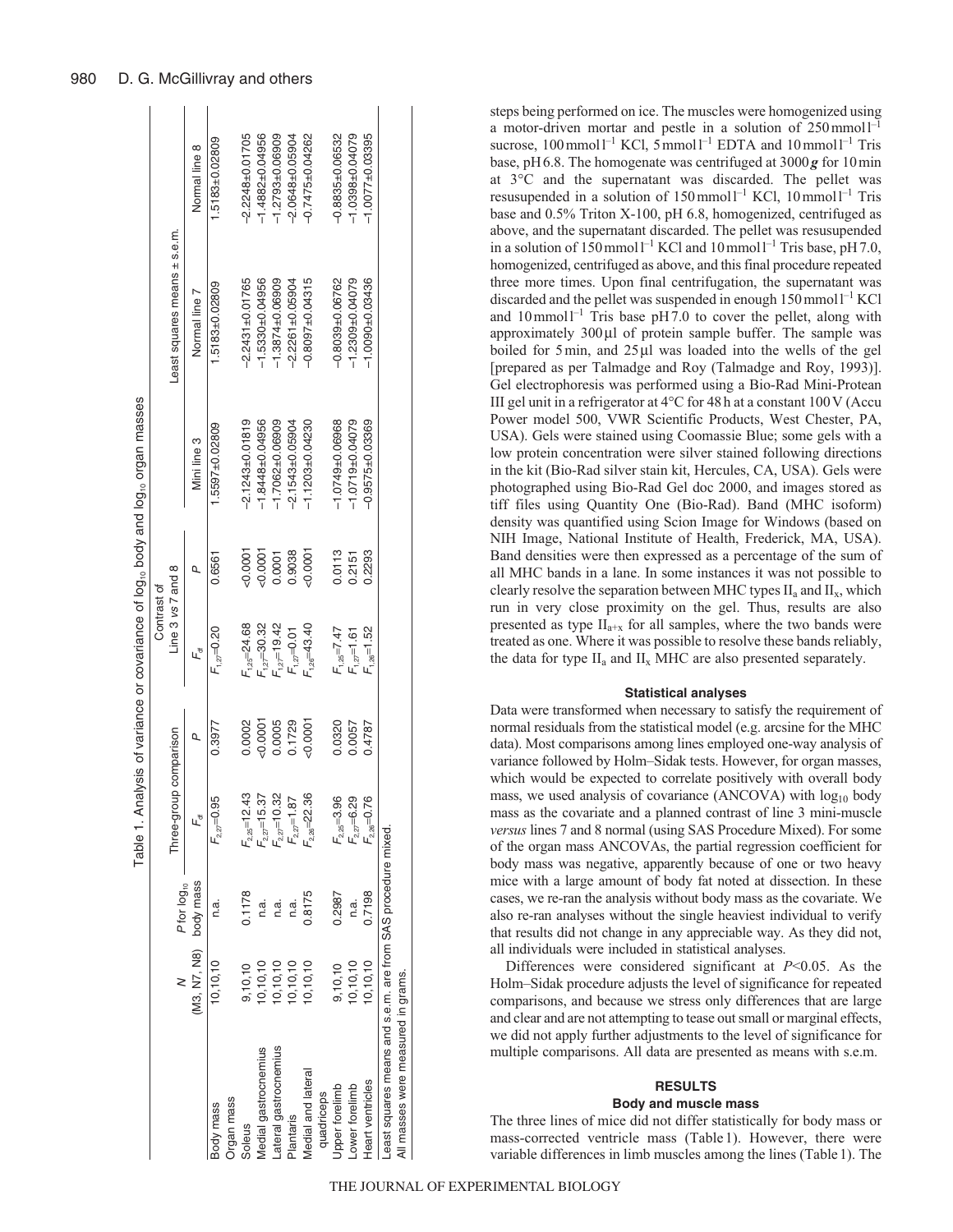mass of the quadriceps of M3 mice (medial and lateral combined) was about 50% that of these muscles in N7 and N8 mice, with no difference between the masses of the quadriceps in N7 and N8 mice. Likewise, the masses of both the medial and lateral gastrocnemius muscles of M3 mice were approximately 50% of those of N7 and N8 mice, with no difference between N7 and N8. In contrast, the soleus of M3 mice was about 140% the mass of soleus muscles from N7 and N8 mice, with no significant difference between N7 and N8 mice. Plantaris mass did not vary significantly among lines (Table1). Upper forelimb muscles were significantly reduced in M3 as compared with N7 and N8. Interestingly, the mass of lower forelimb muscles in N7 mice were 61% and 69% of those from N8 and M3 mice, respectively; the mass of lower forelimb muscles in M3 and N8 mice were not significantly different.

Masses of the experimental samples used for measurement of efficiency were: M3 medial gastrocnemius 13.9±1.46mg, M3 soleus 8.91±0.960mg, N7 medial gastrocnemius 16.1±2.21mg, N7 soleus 5.64±0.191mg, N8 medial gastrocnemius 17.0±0.767mg, N8 soleus 6.03±0.203mg.

#### **Muscle efficiency**

Examples of work loops as recorded during measures of efficiency for soleus and medial gastrocnemius muscles from each line are shown in Fig.1. There were no notable differences in the shapes of the loops between soleus preparations from the different lines, suggesting similar abilities to produce force and rates of contraction and relaxation. While the shapes of the loops between medial gastrocnemius preparations from the different lines did not differ substantially, again suggesting similar rates of contraction and relaxation, muscles from line 3 tended to produce less force than muscles from lines 7 and 8. The net work done per cycle by the medial gastrocnemius averaged 2.32±0.291 Jkg<sup>-1</sup> for M3 (N=6), 7.48±1.24Jkg–1 for N7 (*N*=9) and 9.17±0.933Jkg–1 for N8 (*N*=10). The mass-specific work output of the M3 gastrocnemius was significantly less  $(F_{2,25}=9.455, P<0.001)$  than that done by N7 and N8, with no difference between N7 and N8. The equivalent power output of the medial gastrocnemius with a cycle frequency of 4Hz was  $9.3 \text{ W kg}^{-1}$  for M3, 29.9 Wkg<sup>-1</sup> for N7 and  $36.7 \text{ W kg}^{-1}$  for N8. The mass-specific net work done per cycle by the soleus averaged



Fig. 1. Examples of work loops generated by medial gastrocnemius muscles (upper panels) and soleus muscles (lower panels) from minimuscle mice (line 3; M3) and normal mice (lines 7 and 8; N7, N8). Cycle frequency was 4 Hz for medial gastrocnemius and 2 Hz for soleus. Strain was 10% peak-to-peak. Stimulus phase and duration were adjusted to maximize net work output for each preparation. Temperature was 20°C. All loops are traversed in a counter-clockwise direction, indicating net positive work output.

4.42±0.436Jkg–1 for M3 (*N*=9), 4.69±0.441Jkg–1 for N7 (*N*=9) and  $4.52\pm0.477$  J kg<sup>-1</sup> for N8 ( $N=10$ ). There were no statistically significant differences among lines (*F*2,28=0.092, *P*=0.912). The equivalent power output for the soleus with a cycle frequency of  $2$  Hz was  $8.8$  W kg<sup>-1</sup> for M3, 9.4 W kg<sup>-1</sup> for N7 and 9.0 W kg<sup>-1</sup> for N8.

Efficiency was calculated as the ratio of net work performed by the muscle to energy released by oxidizeable substrates based on the amount of oxygen consumed. The efficiency of soleus muscles from M3 (15.2±1.03%), N7 (14.4±1.08%) and N8 mice (14.3±1.29%) did not differ among the three lines studied (*P*=0.843; Fig.2). Perhaps surprisingly, the efficiency of medial gastrocnemius from M3 mice  $(13.0 \pm 1.67\%)$  was significantly lower than the efficiency of medial gastrocnemius from N7 (19.3±0.97%) and N8 mice (19.5±0.83%; *P*<0.001; Fig.2).

#### **Myosin heavy chain isoforms**

SDS-PAGE of extracts from soleus and medial gastrocnemius muscles had four bands, representing the mammalian type  $II_a$ ,  $II_x$ ,  $II<sub>b</sub>$  and I MHC isoforms (Fig. 3). The proportions of the MHC isoforms in soleus muscles from mini-muscle and normal mice were not similar, there being a shift toward faster MHC isoforms in minimuscle mice (Fig.4). Compared with N7 and N8, soleus muscles of M3 mice showed a significant decrease in the proportion of type I MHC (*P*<0.01) and a significant increase in the proportion of type  $II_{a+x}$  MHC ( $P<0.01$ ). This increase appeared to be the result of an approximately equal increase in type  $II_a$  and  $II_x$  MHC. N8 and N7 mice did not show any significant differences in the proportions of MHC isoforms in the soleus.

The medial gastrocnemius of M3 mice exhibited a significant shift in MHC isoform content toward a generally slower profile (Fig.5). The proportion of fast type  $II<sub>b</sub>$  MHC in M3 mice was approximately 7% (*P*<0.001) that of N7 and N8 mice, whereas the proportions of type  $II_a$ ,  $II_x$  and I MHC in M3 mice were significantly greater ( $P \le 0.001$ ) than in N7 and N8 mice. The increase in type  $II_a$ and  $II_x$  was approximately equal. There were no differences between N7 and N8 mice.

The proportions of the MHC isoforms in the lateral gastrocnemius were very similar to those of the medial gastrocnemius (Fig.6), with



Fig. 2. Efficiency of soleus and medial gastrocnemius muscles from minimuscle mice (line 3; M3) and normal (lines 7 and 8; N7, N8) mice. Values are means and s.e.m. \*Significantly different (P<0.001) from other groups for that type of muscle.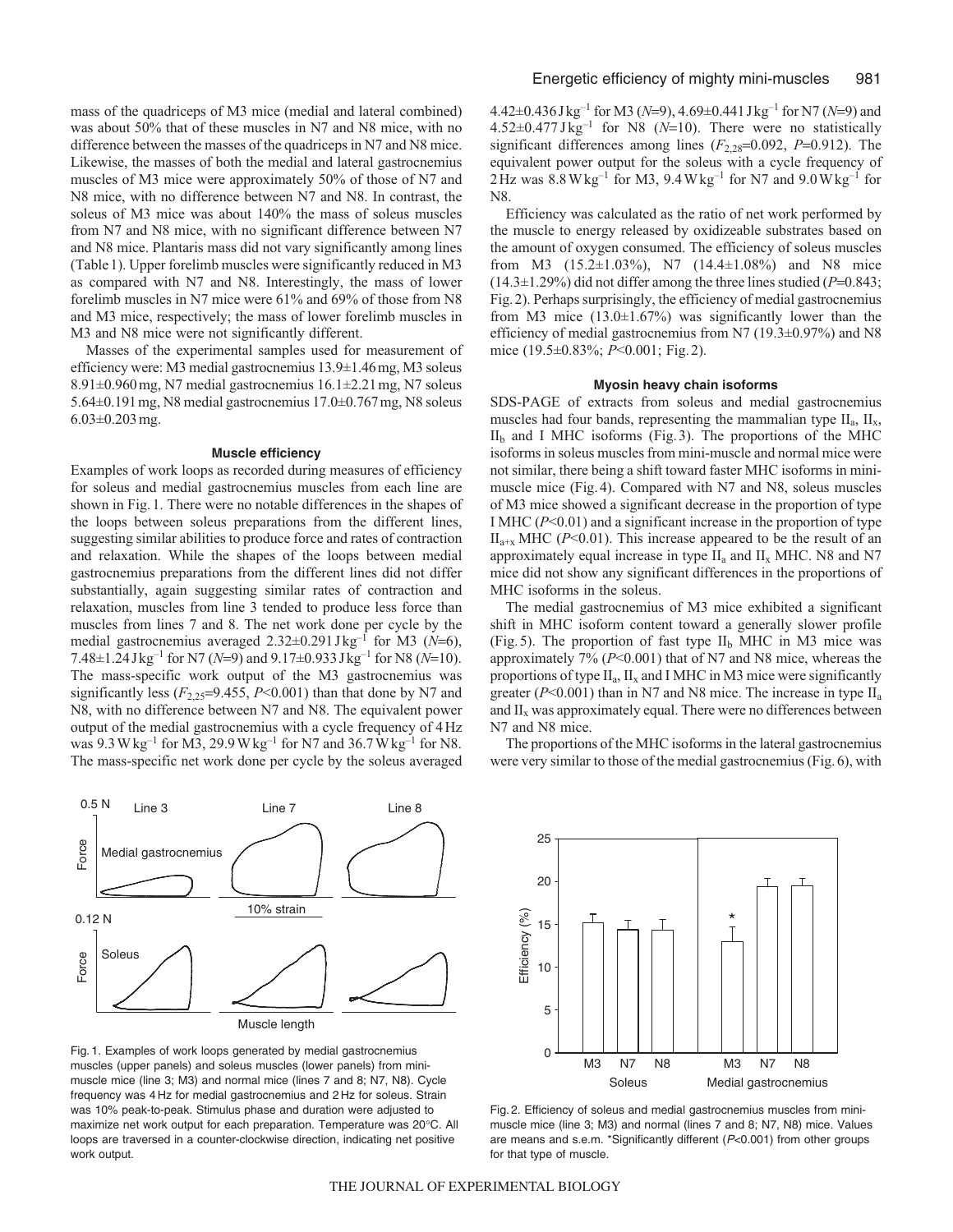

Fig. 3. SDS-PAGE showing myosin heavy chain isoforms in medial gastrocnemius muscles (upper panels) and soleus muscles (lower panels) from mini-muscle mice (line 3; M3) and normal (line 8; N8) mice. Results from normal line 7 were similar to those from line 8.



Fig. 5. Myosin heavy chain isoforms in medial gastrocnemius muscles of mini-muscle (line 3; M3) and normal (lines 7 and 8; N7, N8) mice. Myosin heavy chain isoforms are expressed as a percentage (mean+s.e.m.) of the total in each muscle sampled. \*Significantly different (P<0.001) from all other groups.

M3 mice expressing much smaller proportions of the faster type  $II<sub>b</sub>$ MHC ( $P<0.001$ ) and greater proportions of the slower types  $II_a$ ,  $II_x$ and I ( $P$ <0.001) compared with N7 and N8 mice. Again, the increase in the proportion of type  $II_{a+x}$  MHC in M3 lateral gastrocnemius appeared to be equally divided between the  $II_a$  and  $II_x$  isoforms. The distribution of MHCs in the lateral gastrocnemius did not differ between N7 and N8 mice.

The MHC isoform profile of the plantaris muscle in the different lines was similar to that of the medial and lateral heads of the gastrocnemius, with a shift toward a slower profile in M3 mice (Fig.7). M3 mice showed a large decrease in type II<sub>b</sub> MHC ( $P$ <0.001) and increases in type I ( $P<0.001$ ) and types  $II_{a+x}$  ( $P<0.001$ ). The increases in type  $II_x$  and  $II_a$  MHC in M3 mice were more modest than observed in the gastrocnemius, being statistically significant only from N8 mice. Of interest, N7 mice had significantly less type  $II<sub>b</sub>$  MHC and more type  $II_{a+x}$  MHC than N8 mice ( $P<0.001$ ).



Fig. 4. Myosin heavy chain isoforms in soleus muscles of mini-muscle (line 3; M3) and normal (lines 7 and 8; N7, N8) mice. Myosin heavy chain isoforms are expressed as a percentage (mean+s.e.m.) of the total in each muscle sampled. \*Significantly different (P<0.01) from all other groups. †Significantly different (P<0.01) from N8.

### **Comparison of experimental samples with whole muscle**

As discussed above, it was necessary to use segments of the larger medial gastrocnemius muscles from N7 and N8 mice rather than the entire muscle when measuring efficiency. Although care was taken to ensure that samples were removed from the same anatomical region of the muscle for each experiment, this did not ensure that the dissected segments were representative of the whole muscle. To assess this, MHC analysis was performed on both the experimental segments and whole medial gastrocnemius muscles taken from the contralateral leg of N7 and N8 mice. No significant differences in MHC content were found for any comparisons between experimental and whole muscles for type I,  $\text{II}_{a+x}$ ,  $\text{II}_{a}$ ,  $\text{II}_{x}$ or  $II<sub>b</sub>$  isoforms from N7 mice ( $P > 0.37-0.74$ ) or N8 mice (*P*>0.15–0.84). This demonstrates that the experimental segments of medial gastrocnemius used in the efficiency experiments were representative of the whole muscles.



Fig. 6. Myosin heavy chain isoforms in lateral gastrocnemius muscles of mini-muscle (line 3; M3) and normal (lines 7 and 8; N7, N8) mice. Myosin heavy chain isoforms are expressed as a percentage (mean+s.e.m.) of the total in each muscle sampled. \*Significantly different (P<0.001) from all other groups.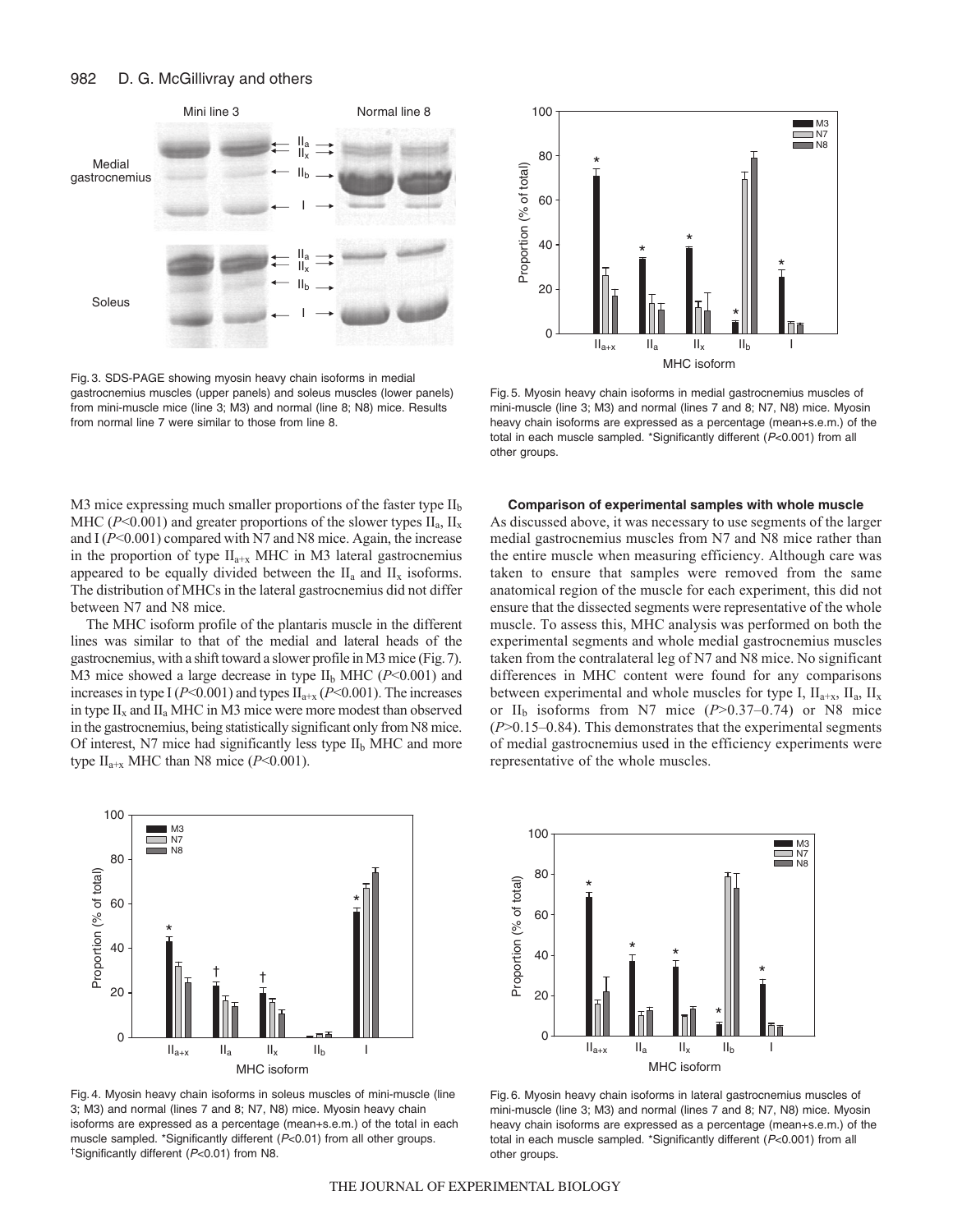

Fig. 7. Myosin heavy chain isoforms in plantaris muscles of mini-muscle (line 3; M3) and normal (lines 7 and 8; N7, N8) mice. Myosin heavy chain isoforms are expressed as a percentage (mean s.e.m.) of the total in each muscle sampled. \*Significantly different (P<0.001) from all other groups. †Significantly different (P<0.001) from N8.

# **DISCUSSION**

Despite many generations of selective breeding for enhanced voluntary wheel running in these mice, the normal gastrocnemius has retained a distinctly fast phenotype and the soleus a slow phenotype (Figs4, 5 and 6). By contrast, based on contractile performance of muscles from mice expressing the mini-muscle phenotype, previous studies have shown no difference in the soleus but an apparent shift toward a slower phenotype in the medial gastrocnemius (Syme et al., 2005). The lack of change in the soleus probably reflects the very small change in myosin expression toward faster isoforms (Fig.4), while the slowing of contractile performance in the gastrocnemius muscles of mini-muscle mice probably reflects the loss of type  $II<sub>b</sub>$  myosin and increased type  $II<sub>a,x</sub>$  and I myosin (Guderley et al., 2006; Guderley et al., 2008) (Figs5 and 6). The shift toward a marginally faster phenotype (and larger mass) in soleus muscles of mini-muscle mice may endow an enhanced ability to run faster on the wheels than normal mice (Kelly et al., 2006; Gomes et al., 2009), while still retaining the putative benefits of a slower phenotype (discussed below). The shift toward a much slower phenotype in the gastrocnemius and plantaris muscles of minimuscle mice may reflect selection for sustained, but not necessarily high-speed, running. Of interest, lines 7 and 8, which lack the minimuscle phenotype, have responded similarly to the selection protocol as has line 3 in terms of their amount of wheel running. This indicates that high voluntary running can be accomplished in more than one way with respect to muscle anatomy and physiology, which is an example of multiple adaptive solutions in response to selection (see also Garland, 2003; Houle-Leroy et al., 2003; Swallow et al., 2009).

As the mini-muscle phenotype appears to be favoured by selection for high, sustained activity (Garland et al., 2002; Gomes et al., 2009), we hypothesized that the slower, mini-muscle phenotype of gastrocnemius may be accompanied by greater muscle efficiency and favour more economical running as compared to the normal muscle condition. Based on the lack of change in contractile performance in the soleus of mini-muscle mice (Syme et al., 2005) and given the modest differences in the proportions of the MHC isoforms in the mini and normal soleus (Fig.4), we did not anticipate a notable change in efficiency of the soleus. In support of the latter, the efficiency of soleus muscle was not statistically different between the normal and mini-muscle phenotypes (Fig.2). However, in contrast to expectations for the medial gastrocnemius, we noted a reduced efficiency of medial gastrocnemius from M3 mice compared with that from N7 and N8 mice (Fig.2), despite the considerably slower contractile phenotype (Syme et al., 2005) and differences in MHC isoforms (Fig.5) in M3 compared with N7 and N8 gastrocnemius (see also Guderley et al., 2006; Guderley et al., 2008).

Other observations comparing efficiency of fast and slow muscles also lead to questions about the functional and adaptive basis for the slower mini-muscle phenotype. Muscle efficiencies measured from the slower soleus and faster medial gastrocnemius of mice expressing the normal phenotype (N7 and N8) were likewise not consistent with a notion that slower muscles are more efficient than faster muscles (Fig.2). Our observations were conspicuously similar to those from studies using slow and fast rat muscle during shortening contractions and using oxygen analysis to assess energy use; 19% efficient for the relatively fast EDL shortening at 1.0 muscle length  $s^{-1}$ , and 15% efficient for the slow soleus shortening at  $0.5$  muscle lengths  $s^{-1}$  (Heglund and Cavagna, 1987). Barclay and Weber (Barclay and Weber, 2004) also argue, based on initial and recovery processes in mouse muscle, that net efficiencies of fast and slow muscles do not appear to be different. Furthermore, Smith et al. (Smith et al., 2005) provide a preliminary rationale for why an unfailing relationship between efficiency and fibre types may not exist. Thus, despite well-established expectations that slow muscles are inherently more efficient than fast (see Introduction), there are clearly either exceptions or conditions under which this is not the case.

One potential complication in interpreting and comparing measures of efficiency between fast and slow muscle (soleus *versus* gastrocnemius and/or normal *versus* mini-muscle) is that each possesses a different (at the time unknown) MHC profile, and thus has different force–velocity properties and capacities for contraction kinetics. Yet the cycle frequency for work measurements (i.e. rate of shortening and extension) was maintained constant across all gastrocnemius preparations (4Hz) and all soleus preparations (2Hz) to facilitate direct comparisons between the muscles. Thus, faster and slower preparations would be operating at different relative velocities of shortening and load, and with different abilities to contract and relax at the rates imposed. As efficiency is affected by load and velocity (Smith et al., 2005), these relative and absolute differences between conditions under which efficiency was measured may confound our ability to make direct comparisons. However, when muscles are operating at the loads and velocities near which they produce maximal power, efficiency is relatively insensitive to either load or velocity (Smith et al., 2005). Our protocols were designed to produce near-maximal power, so we expect efficiency to be near maximal for each preparation. Furthermore, the modest changes in MHC composition between normal and mini soleus would probably minimize the effect of this complication. The larger changes in MHC composition of the medial gastrocnemius would result in the M3 muscles working at relatively faster velocities than the N7 and N8 muscles, but efficiency is maximized over a much broader range of velocities in faster than in slow muscles (Smith et al., 2005; Reggiani et al., 1997), so the impact will be lessened. Activation phase and duration were optimized individually for each preparation, and so changes in MHC composition between preparations was accounted for. However, it cannot be argued with certainty that differences in efficiency between normal and mini gastrocnemius preparations are due entirely to inherent differences in the physiology of the muscle itself.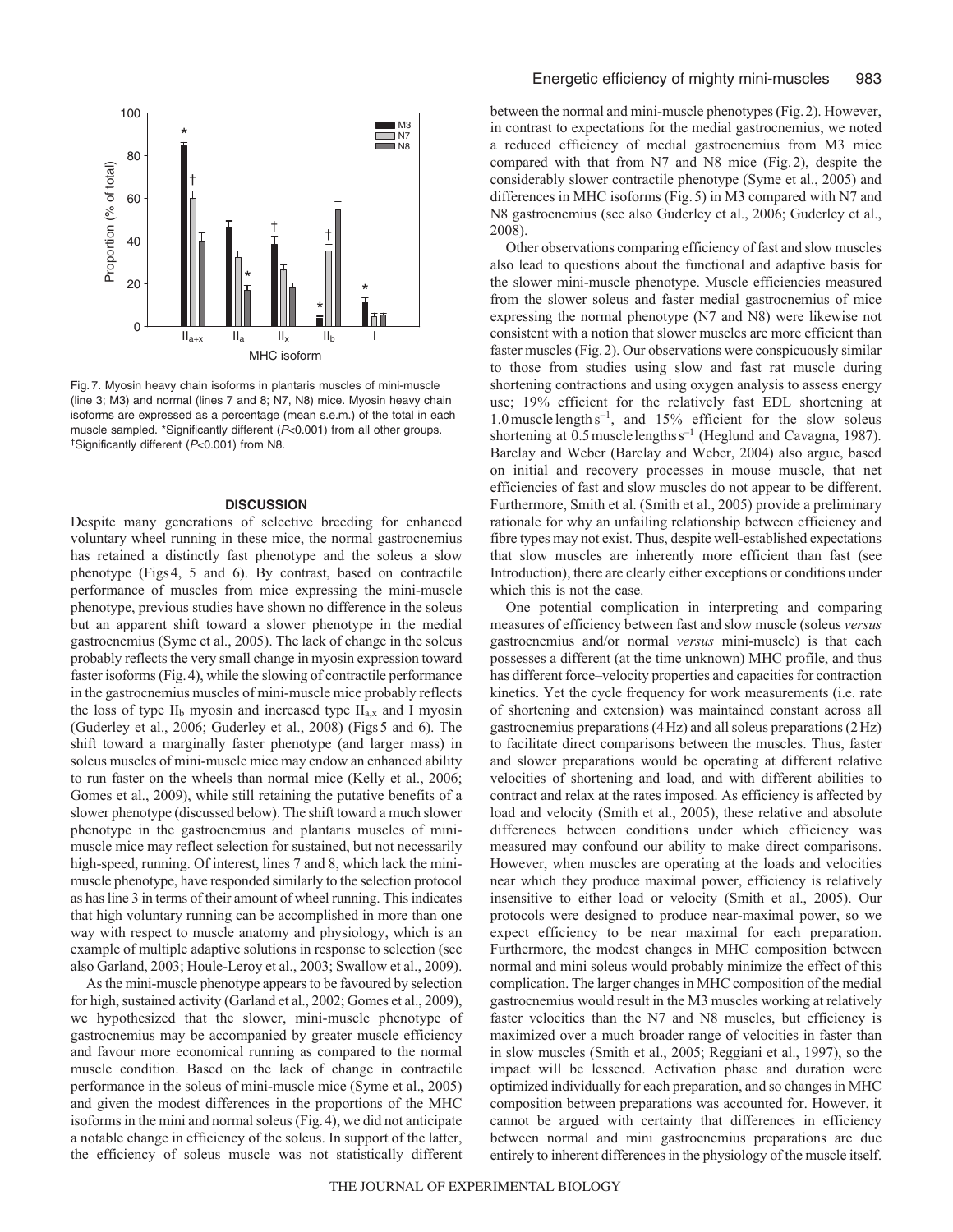#### 984 D. G. McGillivray and others

Furthermore, the present study only describes the efficiency of the muscles when operating under conditions for near maximal power output, which in an absolute sense will probably be different from the efficiency when operating under conditions as experienced *in vivo*.

Mice from the selected lines primarily run faster than control lines, and only in males is the increase in amount of time spent running statistically significant (Swallow et al., 1998; Girard et al., 2001; Garland, 2003; Belter et al., 2004; Swallow et al., 2005; Rezende et al., 2006c). Likewise, mini-muscle individuals run faster than normal mice (Kelly et al., 2006; Hannon et al., 2008; Gomes et al., 2009). In the context of selective breeding for higher sustained running activity, the evolution of a slower, more economical muscle phenotype would seem to be beneficial. Yet the apparent lack of an increase in efficiency of the functionally and physiologically slower gastrocnemius muscle of mini-muscle mice lends support to the notion that the benefit of slower muscle may not be an increase in efficiency *per se*. In mice with *ad-libitum* access to food and water, living in a controlled and hospitable caged environment, and where enhanced fecundity is not a trait under direct selection (Girard et al., 2002), increased muscle efficiency for routine running might not be an important selective advantage (Swallow et al., 2001) [see also Vaanholt et al. and references therein (Vaanholt et al., 2007)], particularly given that selected mice with normal muscles show similar enhancements in running behaviour (wheel revolutions per day).

Rather, perhaps the advantage of slower muscle is a reduced overall rate of energy use (Barclay and Weber, 2004), making them more suitable for sustained tasks or for completing a task with less reliance on anaerobic metabolism. Reduced energy use may have permissive effects on the behaviour of high voluntary wheel running. For example, a slower, more oxidative mini-muscle phenotype may allow the mice to run faster without significant accumulation of anaerobic by-products, which appear to promote discomfort (Pan et al., 1999; Immke and McCleskey, 2001; Yagi et al., 2006), and may inhibit volition to exercise (see also Li et al., 2004; Keeney et al., 2008). In other words, the mini-muscle phenotype may confer an advantage by enhancing the ability of the mice to run on wheels through reduced reliance on glycolytic metabolism. If the mini-muscle phenotype confers such an advantage in wheel-running ability, then mice with the normal phenotype in the selected lines, which also show enhanced running ability over control mice, must have adopted an alternate adaptive response. Perhaps normal mice in the selected lines have overcome inhibitory effects related to the use of faster, more glycolytic muscles through increased behavioural tolerance of discomforts associated with endurance running. Although Li et al. (Li et al., 2004) did not find significant differences in pain tolerance between the control lines and those selected for high activity, it is not known if such differences might exist among the four selected lines (see also Keeney et al., 2008). In addition, the observation that selected mice with the normal phenotype run slower than those with the minimuscle phenotype (Kelly et al., 2006; Hannon et al., 2008; Gomes et al., 2009) may be of consequence in this context.

With regard to masses of the muscles (Table1), previous studies (Garland et al., 2002; Houle-Leroy et al., 2003; Syme et al., 2005; Guderley et al., 2006; Guderley et al., 2008; Gomes et al., 2009) have reported differences in masses of the plantar flexor muscles between mini-muscle and normal mice. We further note that the mini-muscle phenotype is not restricted to the plantar flexors, with muscles of the upper forelimb being reduced by about one third in mass in the M3 mice compared with normal, and the quadriceps of M3 mice being approximately half the mass of N7 and N8 mice. Unexpectedly, in N7 mice the mass of the lower forelimb muscles was less compared with both N8 and M3 (Table 1). Such observations of variability not clearly associated with selective breeding or the normal/mini phenotypes point to the importance of random genetic drift and/or alternate responses to uniform and welldefined selection, especially with such complex traits as voluntary activity levels (Swallow et al., 2005; Swallow et al., 2009; Garland and Kelly, 2006). Future studies will address whether the identified differences in mass, efficiency (this study) and contractile properties (Syme et al., 2005) of mini-muscles are reflected in whole-animal cost of transport (Rezende et al., 2006c), maximal sprint-running speed (Djawdan and Garland, 1988) or endurance capacity.

Supported by an NSERC Discovery grant to D.A.S. and by NSF grant IOB-0543429 to T.G.

#### **REFERENCES**

- Barclay, C. J. (1994). Efficiency of fast- and slow-twitch muscles of the mouse performing cyclic contractions. J. Exp. Biol. **193**, 65-78.
- **Barclay, C.** (1996). Mechanical efficiency and fatigue of fast and slow muscles of the mouse. J. Physiol. **497**, 781-794.
- **Barclay, C. J.** (2005). Modelling diffusive O<sub>2</sub> supply to isolated preparations of mammalian skeletal and cardiac muscle. J. Muscle Res. Cell Motil. **26**, 225-235.
- **Barclay, C. and Weber, C.** (2004). Slow skeletal muscles of the mouse have greater initial efficiency than fast muscles but the same net efficiency. J. Physiol. **559**, 519- 533.
- **Belter, J., Carrey, H. and Garland, T., Jr** (2004). Effects of voluntary exercise and genetic selection for voluntary activity on HSP72 expression in house mice. J. Appl. Physiol. **96**, 1270-1276.
- **Crow, M. and Kushmerick, M.** (1982). Chemical energetics of slow- and fast-twitch muscles of the mouse. J. Gen. Physiol. **79**, 147-166.
- **Curtin, N. A. and Woledge, R. C.** (1993). Efficiency of energy conversion during sinusoidal movement of red muscle fibres from the dogfish Scyliorhinus canicula. J. Exp. Biol. **185**, 195-206.
- **Daut, J. and Elzinga, G.** (1989). Substrate dependence of energy metabolism in isolated guinea pig cardiac muscle: a microcalorimetric study. J. Physiol. **413**, 379- 397.
- **Djawdan, M. and Garland, T., Jr** (1988). Maximal running speeds of bipedal and quadrupedal rodents. J. Mammal. **69**, 765-772.
- **Dumke, C. L., Rhodes, J. S., Garland, T., Jr, Maslowski, E., Swallow, J. G., Wetter, A. C. and Cartee, G. D.** (2001). Genetic selection of mice for high voluntary wheel running: effect on skeletal muscle glucose uptake. J. Appl. Physiol. **91**, 1289-1297.
- **Garland, T., Jr** (2003). Selection experiments: an under-utilized tool in biomechanics and organismal biology. In Vertebrate Biomechanics and Evolution (ed. V. L. Bels, J. P. Gasc and A. Casinos), pp. 23-56. Oxford: BIOS Scientific.
- **Garland, T., Jr, and Freeman, P. A.** (2005). Selective breeding for high endurance running increases hindlimb symmetry. Evolution **59**, 1851-1854.
- **Garland, T., Jr, and Kelly, S. A.** (2006). Phenotypic plasticity and experimental evolution. J. Exp. Biol. **209**, 2344-2361.
- **Garland, T., Jr, Morgan, M., Swallow, J., Rhodes, J., Girard, I., Belter, J. and Carter, P.** (2002). Evolution of a small-muscle polymorphism in lines of house mice selected for high activity levels. Evolution **56**, 1267-1275.
- **Girard, I. and Garland, T., Jr** (2002). Plasma corticosterone response to acute and chronic voluntary exercise in female house mice. J. Appl. Physiol. **92**, 1553-1561.
- **Girard, I., McAleer, M., Rhodes, J. and Garland, T., Jr** (2001). Selection for high voluntary wheel-running increases speed and intermittency in house mice (Mus domesticus). J. Exp. Biol. **204**, 4311-4320.
- **Girard, I., Swallow, J. G., Carter, P. A., Koteja, P., Rhodes, J. S. and Garland, T., Jr** (2002). Maternal-care behavior and life-history traits in house mice (Mus domesticus) artificially selected for high voluntary wheel-running activity. Behav. Processes **57**, 37-50.
- **Gomes, F. R., Rezende, E. L., Malisch, J. L., Lee, S. K., Rivas, D. A., Kelly, S. A., Lytle, C., Yaspelkis III, B. B. and Garland, T., Jr** (2009). Glycogen storage and muscle glucose transporters (GLUT-4) of mice selectively bred for high voluntary wheel running. J. Exp. Biol. **212**, 238-248.
- **Gregor, R. J., Roy, R. R., Whiting, W. C., Lovely, R. G., Hodgson, J. A. and Edgerton, V. R.** (1988). Mechanical output of the cat soleus during treadmill locomotion: in vivo vs. in situ characteristics. J. Biomech. **21**, 721-732.
- **Guderley, H., Houle-Leroy, P., Diffee, G. M., Camp, D. M. and Garland, T., Jr** (2006). Morphometry, ultrastructure, myosin isoforms, and metabolic capacities of the "mighty mini muscles" favoured by selection for high activity in house mice. Comp. Biochem. Physiol. **144B**, 271-282.
- **Guderley, H., Joanisse, D. R., Mokas, S., Bilodeau, G. M. and Garland, T., Jr** (2008). Altered fibre types in gastrocnemius muscle of high wheel-running selected mice with mini-muscle phenotypes. Comp. Biochem. Physiol. B **149**, 490-500.
- **Hannon, R. M., Kelly, S. A., Middleton, K. M., Kolb, E. M., Pomp, D. and Garland, T., Jr** (2008). Phenotypic effects of the "mini-muscle" allele in a large HR x C57BL/6J mouse backcross. J. Hered. **99**, 349-354.
- **Hartmann, J., Garland, T., Jr, Hannon, R. M., Kelly, S. A., Muñoz, G. and Pomp, D.** (2008). Fine mapping of "Mini-Muscle," a recessive mutation causing reduced hindlimb muscle mass in mice. J. Hered. **99**, 679-687.